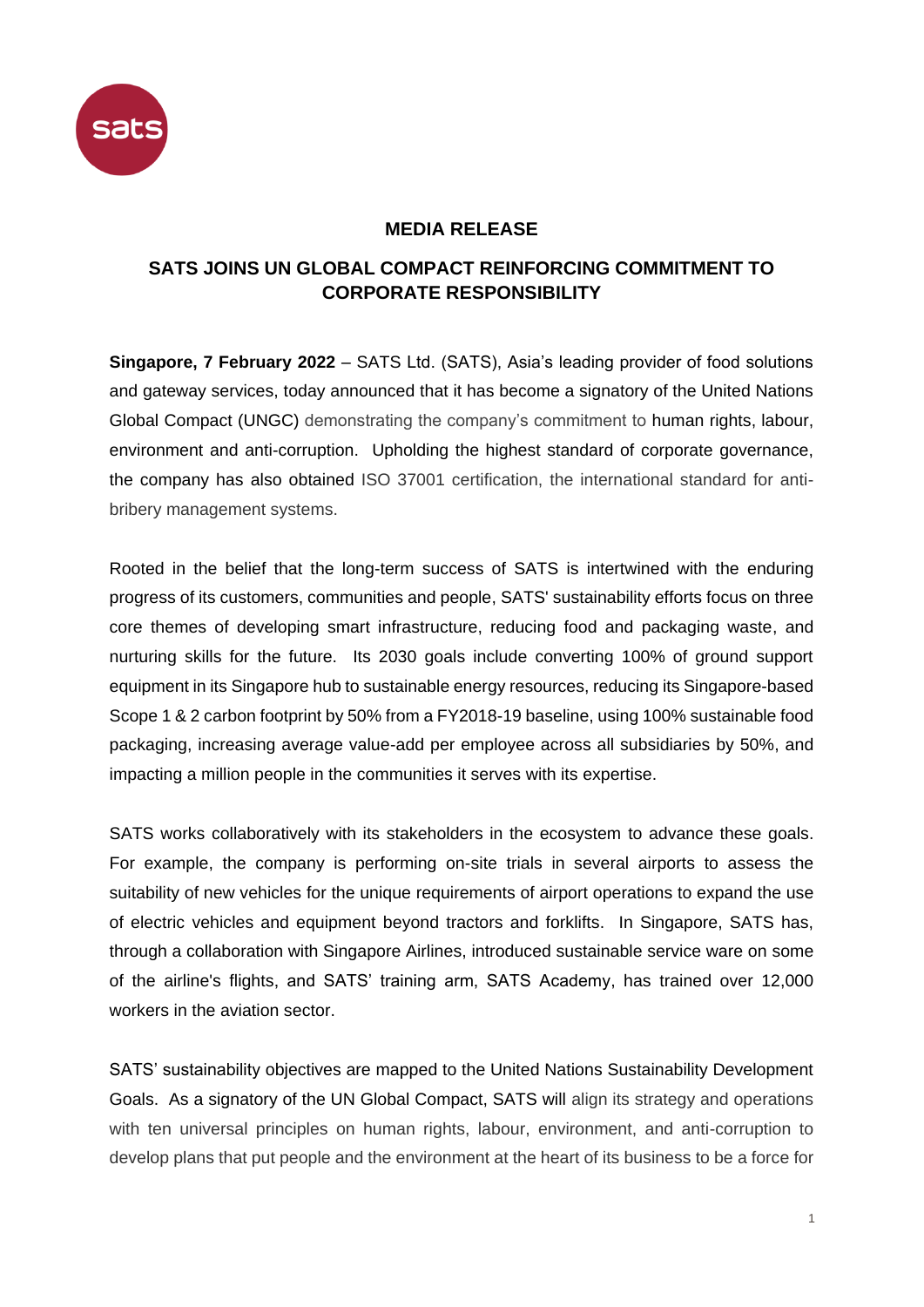

good. The company will detail its efforts to implement the 10 Principles annually in its sustainability report.

Kerry Mok, President and Chief Executive Officer, SATS Ltd., said, "Becoming a member of UN Global Compact demonstrates that SATS is committed to responsible business practices with open disclosure to our stakeholders. It aligns us with other leading companies around the world that share the same aspirations to secure our collective future."

The United Nations Global Compact is a voluntary initiative based on CEOs' commitments to implement universal sustainability principles and to take steps to support UN goals. It is the world's largest corporate sustainability initiative with a vision to mobilise a global movement of sustainable companies and stakeholders to create the world we want.

ISO 37001 is an international standard for anti-bribery management systems published in October 2016 by the International Organization for Standardization (ISO). It is designed to help organisations of all types establish and implement an anti-bribery management system and maintain and improve the system. Companies that are certified to the standard must implement a series of measures and controls that represent globally recognised anti-bribery good practices that can help prevent, detect, and respond to any bribery situation that arises.

 $-$  End  $-$ 

## **About SATS Ltd.**

SATS is Asia's leading provider of food solutions and gateway services. Using innovative food technologies and resilient supply chains, we create tasty, quality food in sustainable ways for airlines, foodservice chains, retailers and institutions. With heartfelt service and advanced technology, we connect people, businesses and communities seamlessly through our comprehensive gateway services for customers such as airlines, cruise lines, freight forwarders, postal services and eCommerce companies.

Fulfilling our purpose to feed and connect communities, SATS delights customers in over 55 locations and 14 countries across the Asia Pacific, UK, and the Middle East. SATS has been